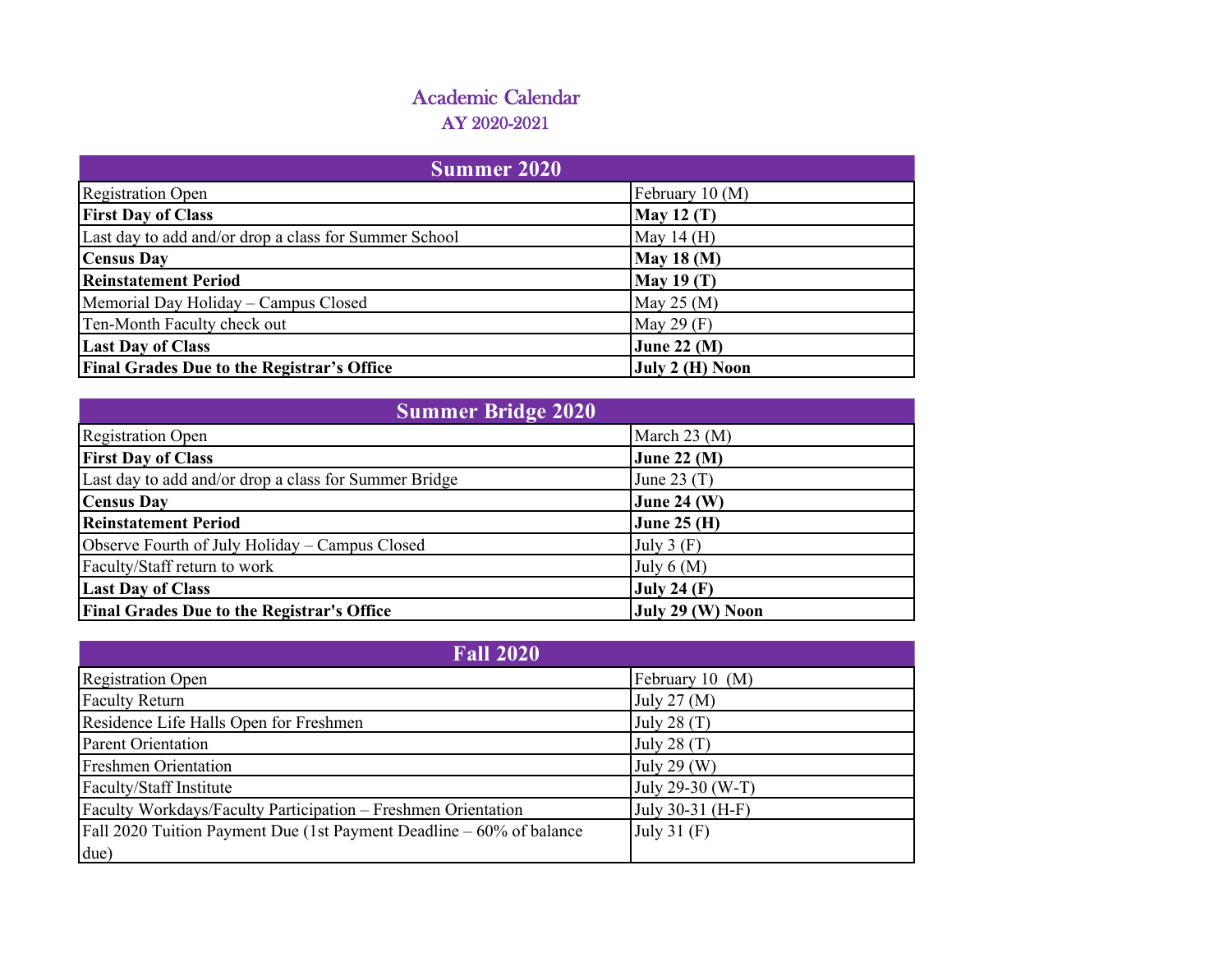| Residence Halls Open for Returning Students                                      | August 1 (Sa)             |
|----------------------------------------------------------------------------------|---------------------------|
| <b>First Day of Class</b>                                                        | August 3 (M)              |
| Late Registration Begins - Fees Apply                                            | August 3 (M)              |
| <b>SGA Elections Filing Week</b>                                                 | August 3-7 (M-F)          |
| Welcome Back Week for Students                                                   | August 3-8 (M-Sa)         |
| First day to apply and pay fees for graduation in May 2021 and submit            | August $13(H)$            |
| Recommendations and Degree Plans                                                 |                           |
| Last day to add and/or drop a class for Fall 2020                                | August 17 (M)             |
| <b>SGA Campaign Week</b>                                                         | August 17-21 (M-F)        |
| <b>Census Day</b>                                                                | August 18 (T)             |
| First day to withdraw from a course and receive a "W"                            | August 19 (W)             |
| <b>Reinstatement Period</b>                                                      | <b>August 19-20 (W-H)</b> |
| <b>SGA Freshmen Elections</b>                                                    | August 21 $(F)$           |
| President's Fall Convocation                                                     | August $25(T)$            |
| Fall 2020 Tuition Payment Due (2nd Payment Deadline)                             | August 31 (M)             |
| Labor Day Holiday - Campus Closed                                                | September 7 (M)           |
| See your Academic Advisor Week                                                   | September 7-11 (M-F)      |
| <b>Mid-Term Exams</b>                                                            | September 21-23 (M-W)     |
| Mid-Term Grades Due to Registrar's Office                                        | September 25 (F) Noon     |
| Fall 2020 Tuition Payment Due (3 <sup>rd</sup> Payment Deadline)                 | September 30 (W)          |
| <b>Final Tuition Payment Due</b>                                                 | September 30 (W)          |
| <b>Registration Open</b>                                                         | October 1 (H)             |
| Last day to withdraw from a course with a "W" and/or withdraw from               | October 9 (F)             |
| the College                                                                      |                           |
| Last day to apply and pay fees for December 2020 graduates (Late fees            | October 23 (F)            |
| apply)                                                                           |                           |
| Homecoming Week                                                                  | November 1-7 (Su-Sa)      |
| Spring 2021 Tuition Payment Due (1 <sup>st</sup> Payment Deadline-60% of balance | November $6(F)$           |
| due)                                                                             |                           |
| Homecoming Parade and Game Day                                                   | November 7 (Sa)           |
| Veterans Day Holiday - Campus Closed                                             | November 9 (M)            |
| <b>Last Day of Class</b>                                                         | November 13 (F)           |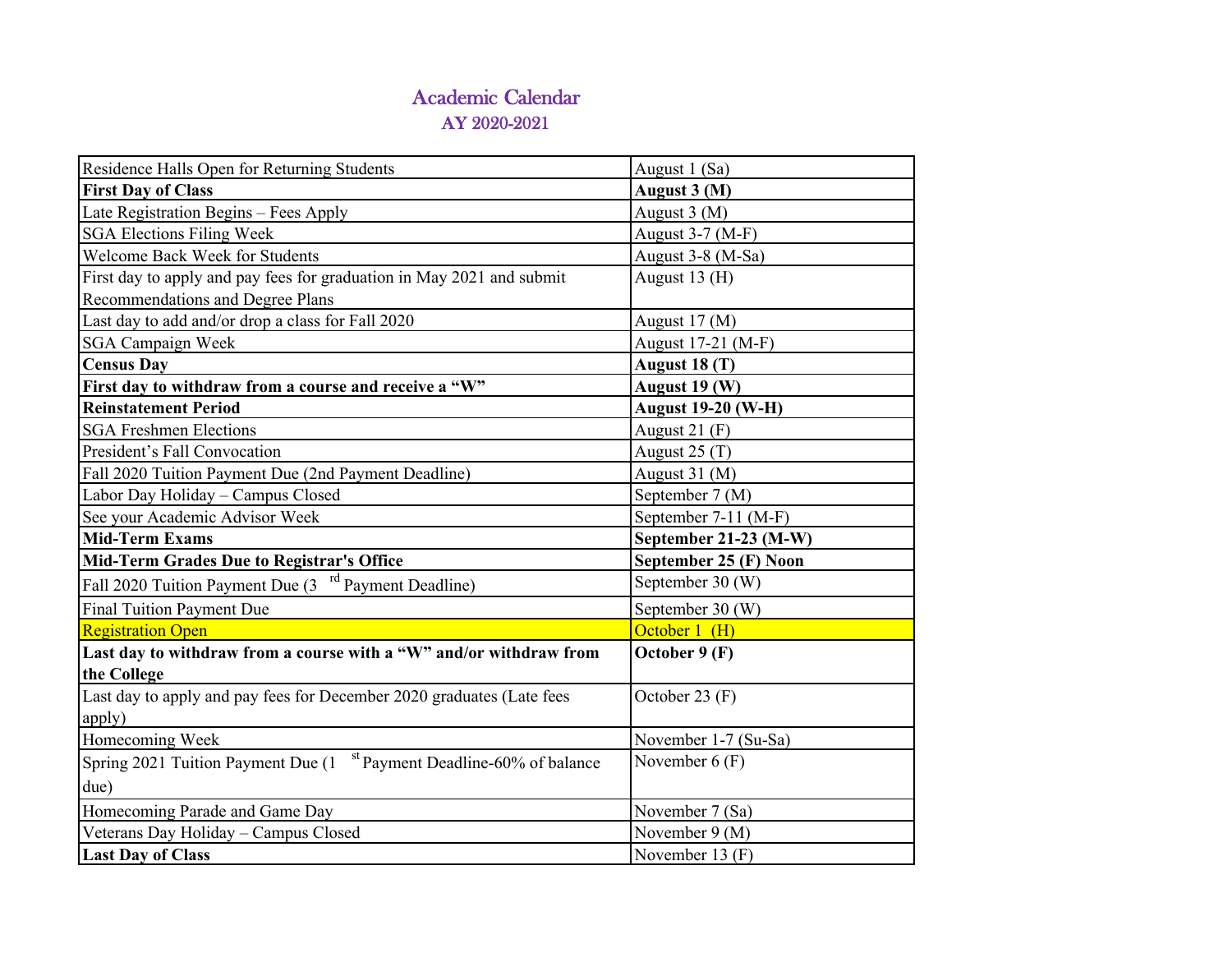| Concentrated Study Period (No student activities, meetings or other events | November 9-13 $(M-F)$             |
|----------------------------------------------------------------------------|-----------------------------------|
| requiring student participation will be scheduled)                         |                                   |
| <b>Final Exams</b>                                                         | November $16-19$ (M-H)            |
| Residence Life Halls close for fall semester                               | November 21 (Sa)                  |
| <b>Final Grades Due to the Registrar's Office</b>                          | November 24 (T) Noon              |
| Thanksgiving Holiday - Campus Closed                                       | November $26-27$ (H-F)            |
| Faculty/Staff Workdays                                                     | November 30 -December 4 (M-F)     |
| Campus closes at 5:00 PM                                                   | December 18 (F)                   |
| Christmas/New Year Holidays                                                | December 21-January 1, 2021 (W-F) |
| Degrees Conferred for Fall Graduates                                       | December $31(T)$                  |

| <b>Spring 2021</b>                                     |                            |
|--------------------------------------------------------|----------------------------|
| <b>Registration Open</b>                               | October 1 (H)              |
| Faculty/Staff Return to Work                           | January 4 (M)              |
| Faculty/Staff Institute                                | January 8 (F)              |
| Residence Life Halls Open                              | January 9-10 (Sa-Su)       |
| Registration for new, transfer and continuing students | January 9-10 (Sa-Su)       |
| <b>First Day of Class</b>                              | January 11 (M)             |
| Late Registration Begins - Fees Apply                  | January 11 (M)             |
| Last day to add and/or drop a class for Spring 2021    | January 15 $(F)$           |
| Martin Luther King, Jr Day - Campus Closed             | January 18 (M)             |
| Martin Luther King, Jr Celebration                     | January 19 $(T)$           |
| <b>Census Day</b>                                      | January 27 (W)             |
| First day to withdraw from a course and receive a "W"  | January 28 (W)             |
| <b>Reinstatement Period</b>                            | <b>January 28-29 (H-F)</b> |
| Last Day to Order Regalia                              | February 1 (M)             |
| See your Academic Advisor Week                         | February 1-5 (M-F)         |
| Last Day to Pay Graduation Fees without a late fee     | February $5(F)$            |
| Spring 2021 Tuition Payment Due (2nd Payment Deadline) | February 8 (M)             |
| Rising Junior Exams                                    | February 8-10 (M-W)        |
| Pre-registration for Summer                            | February 8 - March 2 (M-T) |
| Men of Strength Week                                   | February 14-20 (Su-Sa)     |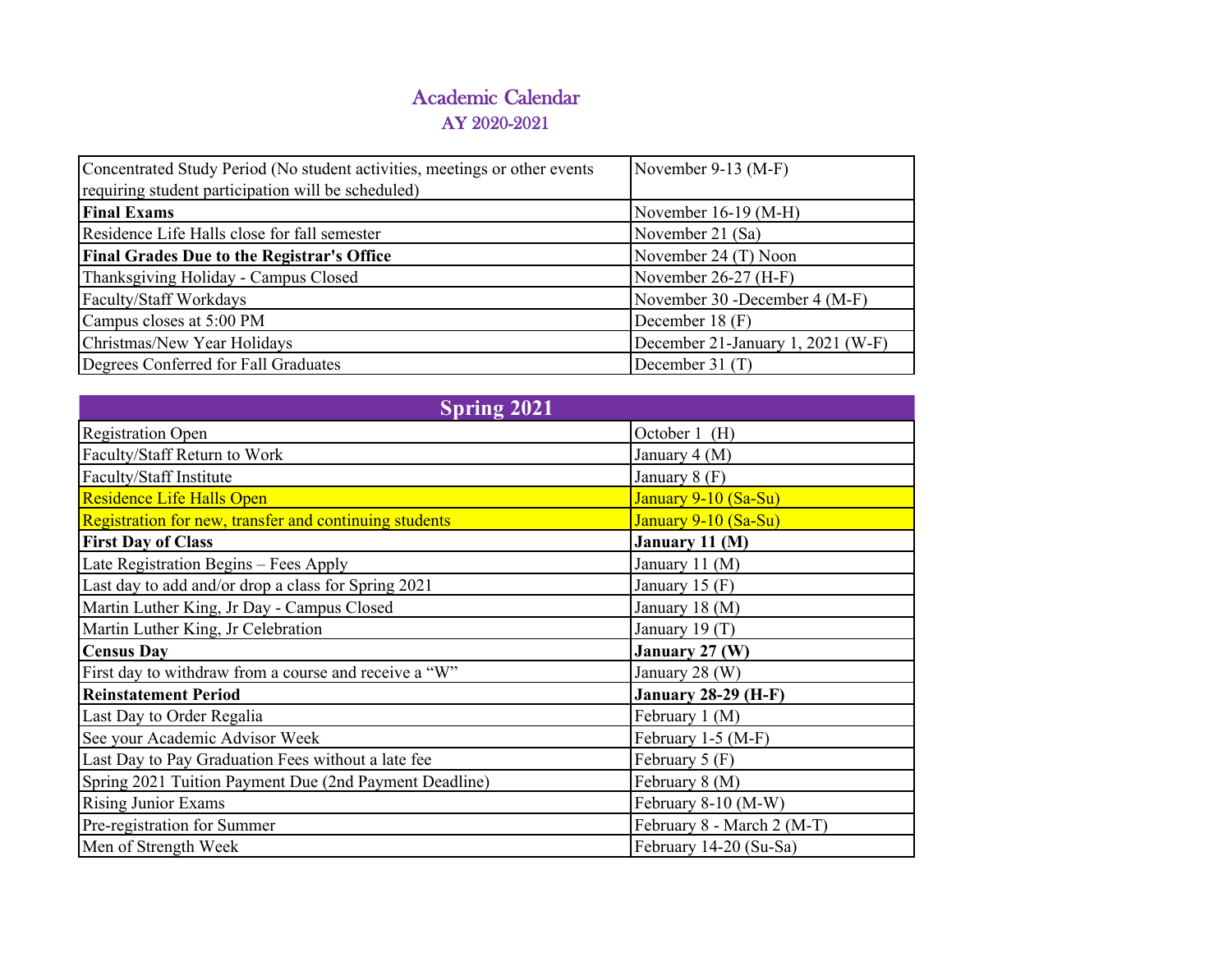| <b>Mid-Term Exams</b>                                                         | <b>March (2-4) T-H</b>   |
|-------------------------------------------------------------------------------|--------------------------|
| <b>Mid-Term Grades Due to Registrars Office</b>                               | March 8 (M) Noon         |
| Spring 2021 Tuition Payment Due (3rd Payment Deadline)                        | March $8(M)$             |
| <b>SGA Campaign Week</b>                                                      | March 8-12 (M-F)         |
| <b>SGA Election Day</b>                                                       | March 12 $(F)$           |
| 147th Founder's Day Observance                                                | March 14-20th (Su-Sa)    |
| Last day to withdraw from a course with a "W" and/or withdraw from            | March $17 \, (W)$        |
| the College                                                                   |                          |
| Last Day to Remove "I"                                                        | March $17(W)$            |
| Founder's Observance Convocation                                              | March 19 $(F)$           |
| Last day to secure financial clearance for students who plan to graduate      | March $26(F)$            |
| May 2021(Fall and Spring graduates)                                           |                          |
| Good Friday - Campus Closed                                                   | April $2(F)$             |
| <b>Classes Resume</b>                                                         | April 5 (M)              |
| Honors Convocation                                                            | April $6(T)$             |
| World Health Day                                                              | April $6(T)$             |
| Last Day of Class for Graduating Seniors                                      | April $16(F)$            |
| List of May 2021 Prospective Graduating Seniors to Faculty                    | April 16 $(F)$           |
| <b>Student Departure</b>                                                      | April 17-18 (Sa-Su)      |
| <b>Final Exams for Graduating Seniors</b>                                     | <b>April 20-21 (T-W)</b> |
| <b>Last Day of Class for Non-Graduating Students</b>                          | April 23 (F)             |
| <b>Final Grades for Prospective Graduating Seniors Due to the Registrar's</b> | <b>April 23 (F) Noon</b> |
| <b>Office</b>                                                                 |                          |
| Concentrated Study Period (No student activities, meetings or other events    | April $26(M)$            |
| requiring student participation will be scheduled)                            |                          |
| <b>Final Exams for Non-Graduating Students</b>                                | <b>April 27-30(T-F)</b>  |
| <b>Baccalaureate Ceremony</b>                                                 | April 30 (F) 6:00 pm     |
| First day to apply and pay fees for graduation in December 2021 and           | April $30(F)$            |
| submit Recommendations and Degree Plans                                       |                          |
| Commencement - Degrees Conferred for Spring Graduates                         | May $1(Sa)$              |
| <b>Final Grades Due to the Registrar's Office</b>                             | May $6(F)$ Noon          |